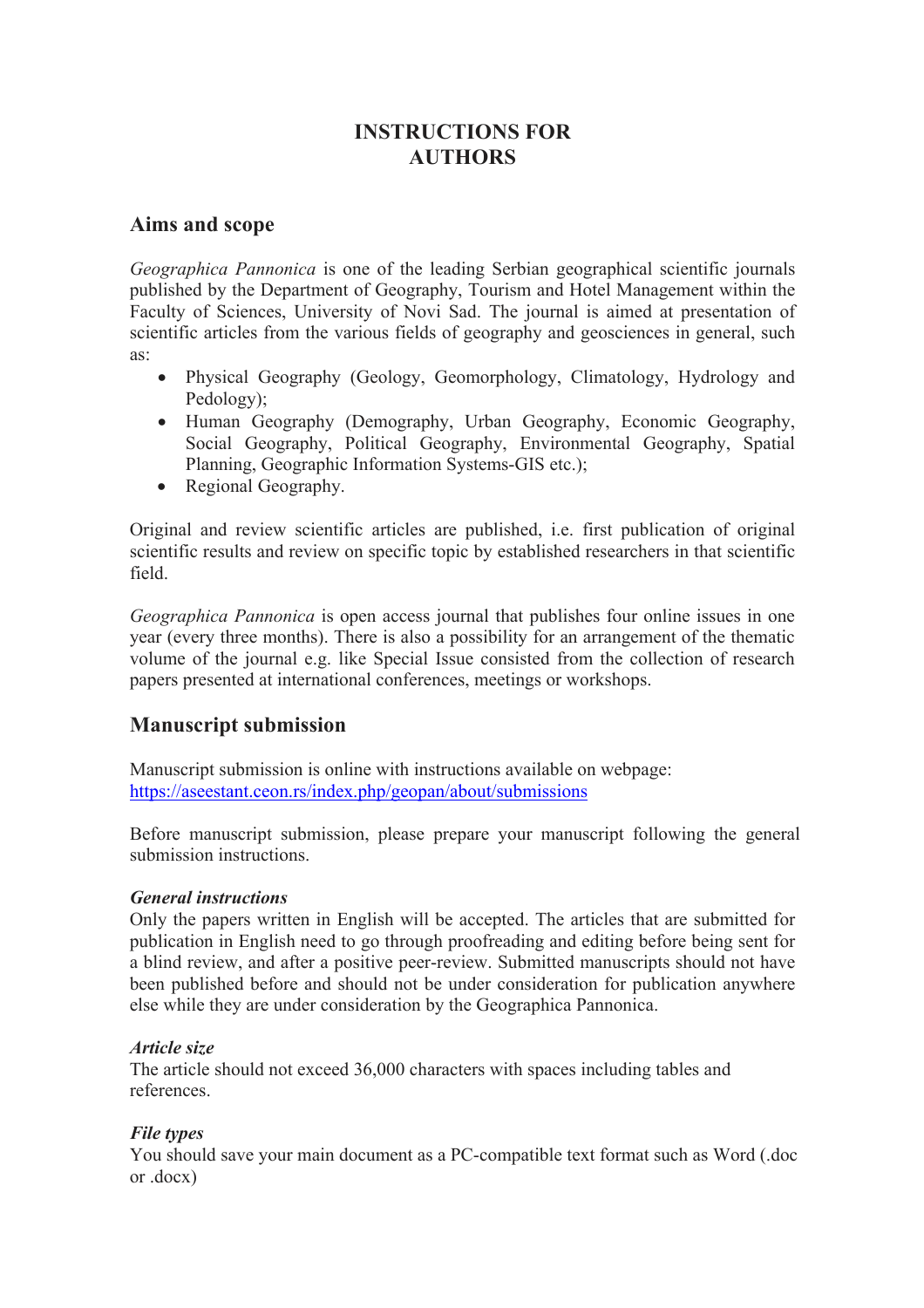## *Paper size*

The paper size has to be A4 and with margins of 2.5 cm all round.

## *Space between paragraphs*

Single (1)

## *Alignment*

Left. Neither tabs nor spacebars should be used for alignment.

## *Hyphenation*

Please apply none. It will be done during the preparations for the publishing.

## *Font*

Times New Roman 12pt for main text and titles of tables and figures.

## *Headings*

Main Heading (title of the paper) 16pt, bold. Second rank headings 14pt, bold, third rank headings 12pt, bold. Do not put the numbers in front of the headings.

## *Authors*

The space (below the Main Heading) should contain first name, surname, affiliations, full address on work and email for fist authors and all co-authors. The corresponding author should be identified in footnote with his own email, and telephone number. For name and surname the font has to be 12pt, bold.

## *Abstract*

Not longer than 800 characters. Place it after general information about the author/s.

## *Keywords*

Not more than 7 words.

#### *Main text*

It is highly recommended (but not essential) that main text should contain:

- $\checkmark$  INTRODUCTION
- DATA AND METHODS
- $\checkmark$  RESULTS
- $\checkmark$  DISCUSSION
- ✓ CONCLUSION

## *Tables and figures*

Tables should be typed in the main text and numbered in their correct order using Arabic numbers. The title should be above the table (font 12pt) and the source of the data below (font 12pt). Authors are required to submit supplementary raw data in MS Excel file.

All maps, graphs and photographs have to be named as FIGURE and should be numbered consecutively using Arabic numbers. The title (font 12pt) has to be below the figure. All figures have to be included in correct position in the main text and submitted as a separate file too. The file should be named as the number of the figure. Example: Figure 1., Figure 2.etc. At the same time, numbers and titles of all figures have to be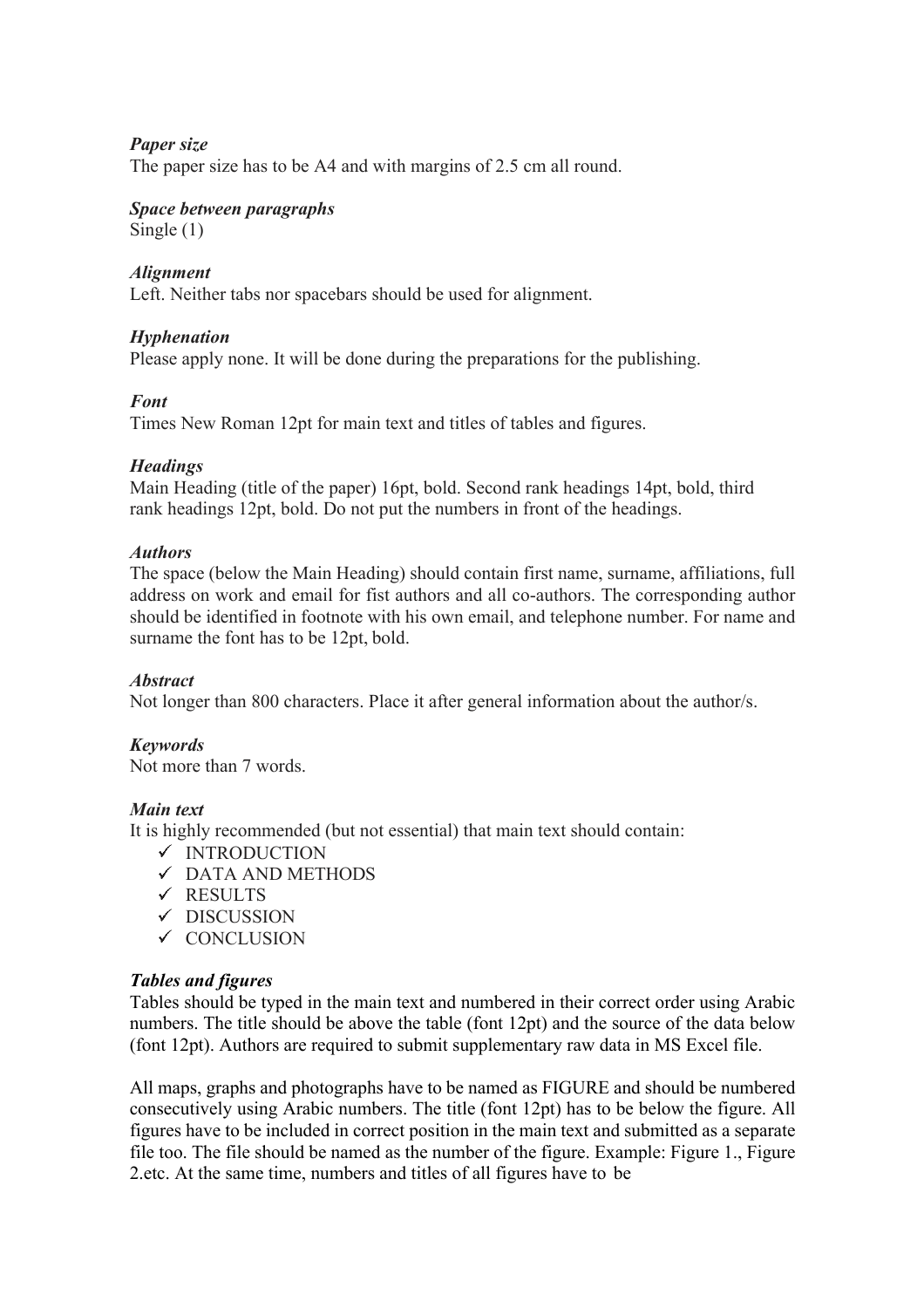typed in the main text in correct positions. If a figure has been previously published, acknowledge the original source.

All figures (maps, graphs and photographs) should be submitted digitally in either JPG, PDF, or EPS format. Considering the vector graphics issue, they can be exported and saved in mentioned formats with applications such as Adobe Illustrator. When exporting to EPS or PDF, all fonts must be embedded.

Authors should carefully check that widen side of the bitmap figures should have **minimum 1600px**. For maps made using ArcGIS where raster layers were used next to vector layers (for example .tif of relief, airborne or satellite image), three files should be submitted: a file with vector image with not transparency used together with a legend and colophone (export in format.ai), the second file with raster image (export in .tif format), and the third one with vector and raster image together showing the final version of the map (export in format .jpg).

NOTE: If the manuscript contains a map, it is essential to put an appropriate scale bar, legend and North arrow pointer.

Examples:



**Figure 1.** Location of the study area

|      | $\mu$ and $\mu$ or $\mu$ and $\mu$ and $\mu$ are $\mu$ and $\mu$ and $\mu$ and $\mu$ and $\mu$ and $\mu$ and $\mu$<br>Domestic tourist arrivals |            |            | International tourist arrivals |            |            |
|------|-------------------------------------------------------------------------------------------------------------------------------------------------|------------|------------|--------------------------------|------------|------------|
| Year | Global<br>Moran's<br>Index                                                                                                                      | $z$ -score | $p$ -value | Global<br>Moran's<br>Index     | $z$ -score | $p$ -value |
| 2001 | 0.112                                                                                                                                           | 3.374      | 0.000      | 0.426                          | 10.297     | 0.000      |
| 2002 | 0.109                                                                                                                                           | 3.229      | 0.001      | 0.446                          | 10.673     | 0.000      |
| 2003 | 0.097                                                                                                                                           | 3.030      | 0.002      | 0.472                          | 11.068     | 0.000      |
| 2004 | 0.085                                                                                                                                           | 2.459      | 0.013      | 0.486                          | 11.227     | 0.000      |
| 2005 | 0.068                                                                                                                                           | 1.931      | 0.053      | 0.484                          | 11.187     | 0.000      |
| 2006 | 0.083                                                                                                                                           | 2.393      | 0.016      | 0.466                          | 10.873     | 0.000      |
| 2007 | 0.056                                                                                                                                           | 1.408      | 0.158      | 0.500                          | 11.460     | 0.000      |
| 2008 | 0.039                                                                                                                                           | 1.049      | 0.293      | 0.475                          | 10.721     | 0.000      |
| 2009 | 0.043                                                                                                                                           | 1.102      | 0.270      | 0.428                          | 9.883      | 0.000      |
| 2010 | 0.053                                                                                                                                           | 1.306      | 0.191      | 0.446                          | 10.110     | 0.000      |
| 2011 | 0.054                                                                                                                                           | 1.327      | 0.184      | 0.447                          | 10.065     | 0.000      |
| 2012 | 0.052                                                                                                                                           | 1.265      | 0.206      | 0.410                          | 10.958     | 0.000      |

**Table 1.** Global Moran's I, z-scores and p-values from 2001 to 2013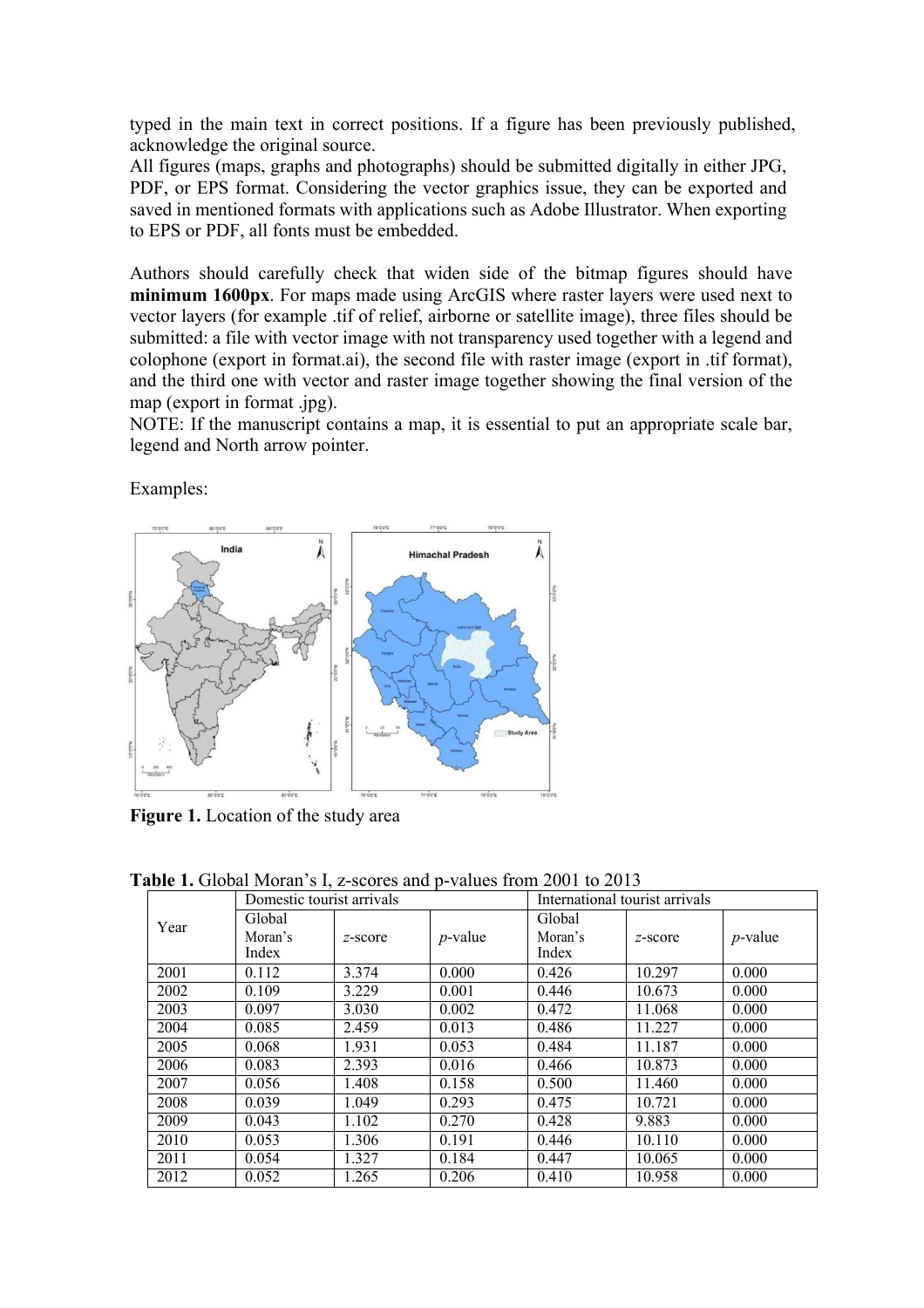| 2013<br>0.047<br>∟ O<br>1.100 | $\mathbf{A} \mathbf{A} \mathbf{B}$<br>∪ ⊶<br>and the state of the state of the state of | $\sim$ $\sim$<br>0.50z | ∼^<br>$\overline{1}$ | $0.000\,$ |
|-------------------------------|-----------------------------------------------------------------------------------------|------------------------|----------------------|-----------|
|-------------------------------|-----------------------------------------------------------------------------------------|------------------------|----------------------|-----------|

## *Acknowledgements*

All institutions and persons who supported the respective author/s research should be mentioned.

## *References*

Please use American Psychological Association (APA) citation style in manuscripts submitted to Geographica Pannonica. You have examples of cited references below. For detailed information see the *Publication Manual of the American Psychological Association*, Sixth Edition (2010); http://www.apastyle.org/ and http://blog.apastyle.org/

## *In the text*

In the text, quotations should be made alphabetically by the author's surname and year within brackets and listed at the end of the paper.

## *One author:*

- In case of one author: (Smith, 2017)
- If the author's name forms part of the discussion, the parenthesis can be limited to the year of publication. For example: Smith  $(2017)$  found that ...

#### *Two authors:*

• In case of two authors: Smith and Peterson (2017) or (Smith & Peterson, 2017).

## *More authors:*

- In case of more than two authors (Smith et al., 2017)
- When two or more works are cited within the same parentheses, arrange them into the same order in which they appear in the reference list: (Brown, 1980; Dawson& Briggs, 1974; Dawson & Jones, 1974; Smith et al., 1978; Tyndall et al., 1978; Willis, 1978)
- Two or more papers by the same author in the same year should be distinguished by a suffix (a, b, etc.) to the year of publication. Example:(Smith, Peterson, 2003a) and (Smith, Peterson, 2003b).

#### *Organization as author:*

- World Meteorological Organization (WMO, 2011) or
- For subsequent in-text citations, WMO (2011) or (WMO, 2011) would be used.

## *Reference list*

- At the end of a document, list the references to sources that have been cited in the text, including those found in tables and figures, under the heading "References".
- Please **include DOI number**
- Each reference should be separated by one empty line
- When organizations serve as authors, alphabetize by the first significant word of the name. Full official names should be used in the list (e.g. American Psychological Association, not APA). The name of a parent body precedes that of a subdivision (e.g. University of Novi Sad, Department of Geography, Tourism and Hotel Management).
- For articles *accepted for publication* but not yet published, use (in press).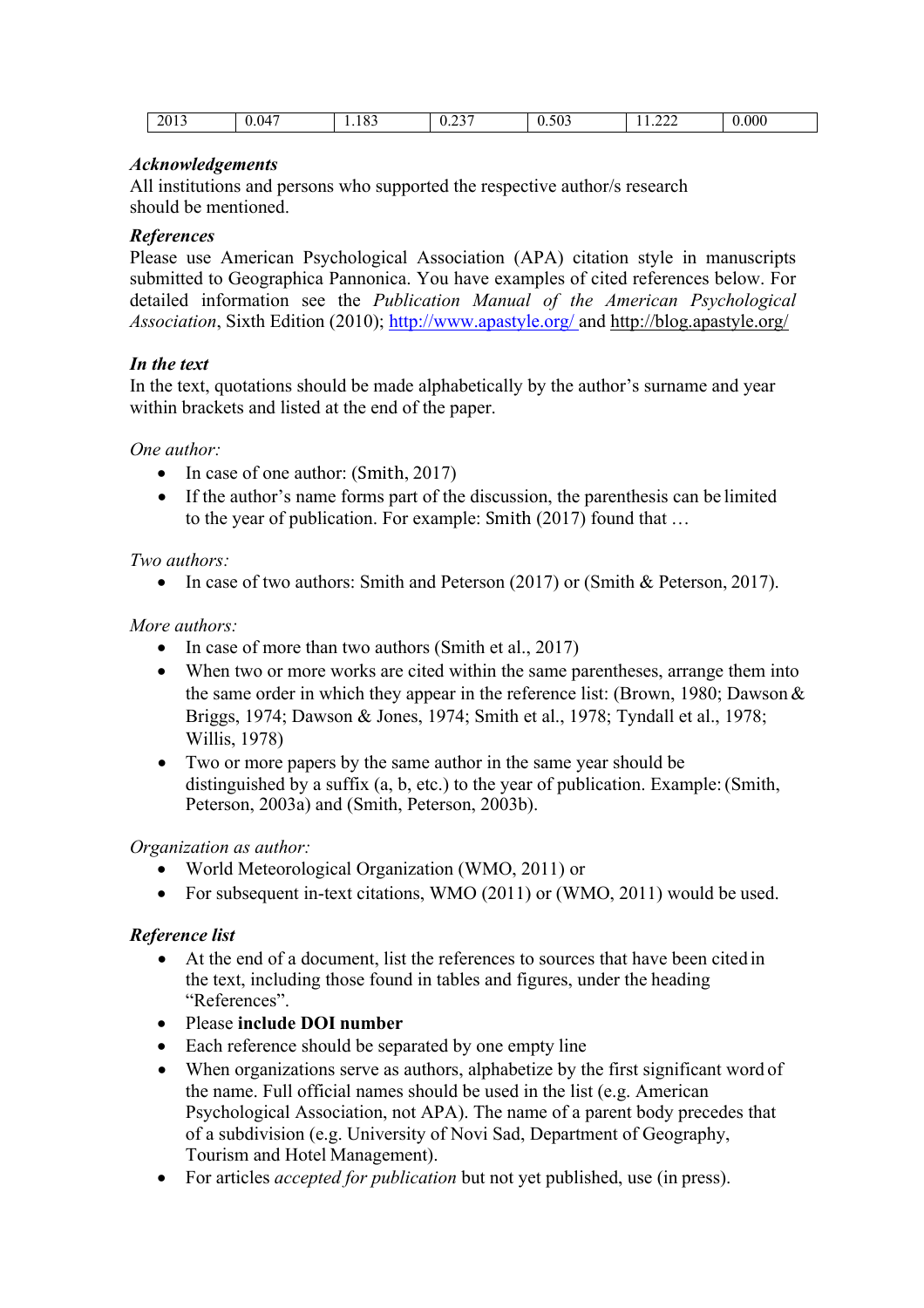- If no date of publication is available, use (n.d.).
- If the original version of a non-English work is used as a source, cite the original version. Give the original title and, in square brackets, the English translation of the title.
- If the English translation of a non-English work is used as a source, cite the English translation. Give the English title without square brackets.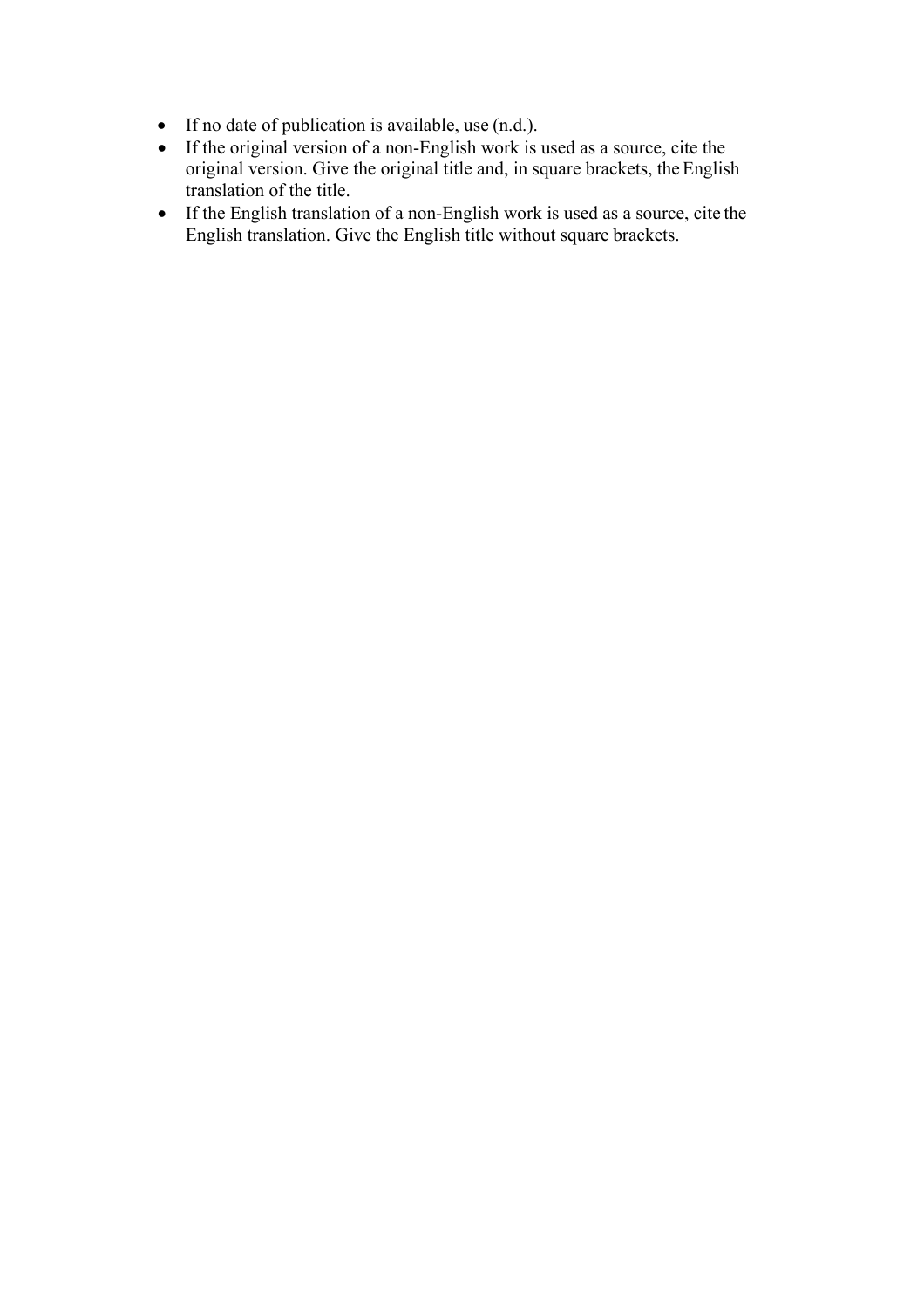# Examples:

|                        | One<br>author                                             | Author, A. A. (Year). Title of article: And subtitle. Journal Title,<br><i>volume</i> (issue), pages.<br>eg. Smith, S. (2017). Main characteristics of political relations and<br>cooperations. Geographica Pannonica, 21(1), 54-67.                                              |  |  |
|------------------------|-----------------------------------------------------------|-----------------------------------------------------------------------------------------------------------------------------------------------------------------------------------------------------------------------------------------------------------------------------------|--|--|
| Journal<br>article     | Two<br>authors                                            | Conway, D., & Schipper, E.L.F. (2011). Adaptation to climate change in<br>Africa: challenges and opportunities identified from Ethiopia. Global<br>Environmental Change, 2, 227-237.                                                                                              |  |  |
|                        | More<br>authors                                           | Rai, P. K., Nathawat, M. S., & Mohan, K. (2013). Glacier Retreat in<br>Doda Valley, Zanskar Basin, Jammu & Kashmir, India. Universal<br>Journal of Geosciences, 1(3), 139-149.                                                                                                    |  |  |
|                        | Non-<br>English<br>article<br>with<br>translated<br>title | Šuvar, S. (2004). Sela u tranziciji [Villages in transition]. Te m e, 3, 167-<br>175. (in Serbian with English summary)                                                                                                                                                           |  |  |
| Proceedings            |                                                           | Beunen, R. (2016, Sptember). Innovation in Protected Area Governance:<br>Competing Models and Their Impact in Different Places. In J. Smith, L.<br>Peterson & G. Johns (Eds.), Urban Conference 2016, Proceedings of the<br>Urban Conference (pp. 3-5), Berlin, Germany           |  |  |
|                        | One<br>author                                             | Author, A. A. (Year). Title of book: And subtitle. Place: Publisher.<br>eg. Agnew, J. (2002). Making political geography. New York: Oxford<br>University Press Inc.                                                                                                               |  |  |
| <b>Book</b>            | Two<br>authors                                            | Briscoe, J., & Malik, R. P. S. (2006). India's water economy: Bracing for<br>a turbulent future. New Delhi: Oxford University Press.                                                                                                                                              |  |  |
|                        | More<br>authors                                           | Hunt, L., Martin, T. R., Rosenwein, B. H., & Smith, B. G. (2010). The<br>Making of the West: A Concise History, Combined Version: Peoples and<br>Cultures. Macmillan Higher Education.                                                                                            |  |  |
|                        | No author                                                 | Oxford Essential Atlas. (1996). Oxford, UK: Ocford University Press.                                                                                                                                                                                                              |  |  |
| Chapter in<br>the book |                                                           | Halpern, J. (1972). Town and countryside in Serbia in the nineteenth<br>century, social and household structure as reflected in the census of<br>1863. In P. Laslett, & R. Wall (Eds.), Household and family in past time<br>(pp. 401-427). New York: Cambridge University Press. |  |  |
| Dissertations          |                                                           | Author, A. A. (Year). Title of doctoral dissertation (Unpublished<br>doctoral dissertation). Name of Institution, Location.                                                                                                                                                       |  |  |
| Technical<br>Report    |                                                           | Author, A. A. (Year). Title of work (Report No. xxx). Place: Institution.                                                                                                                                                                                                         |  |  |
| Organizations          |                                                           | World Meteorological Organization - WMO. (2006). Drought<br>Monitoring and Early Warning: Concepts, Progress and Future<br>Challenges. 1006, pp. 24.                                                                                                                              |  |  |
| Online<br>sources      |                                                           | Internet 1: The BBC http://www.bbc.co.uk (14.02.2018).<br>Internet 2:                                                                                                                                                                                                             |  |  |